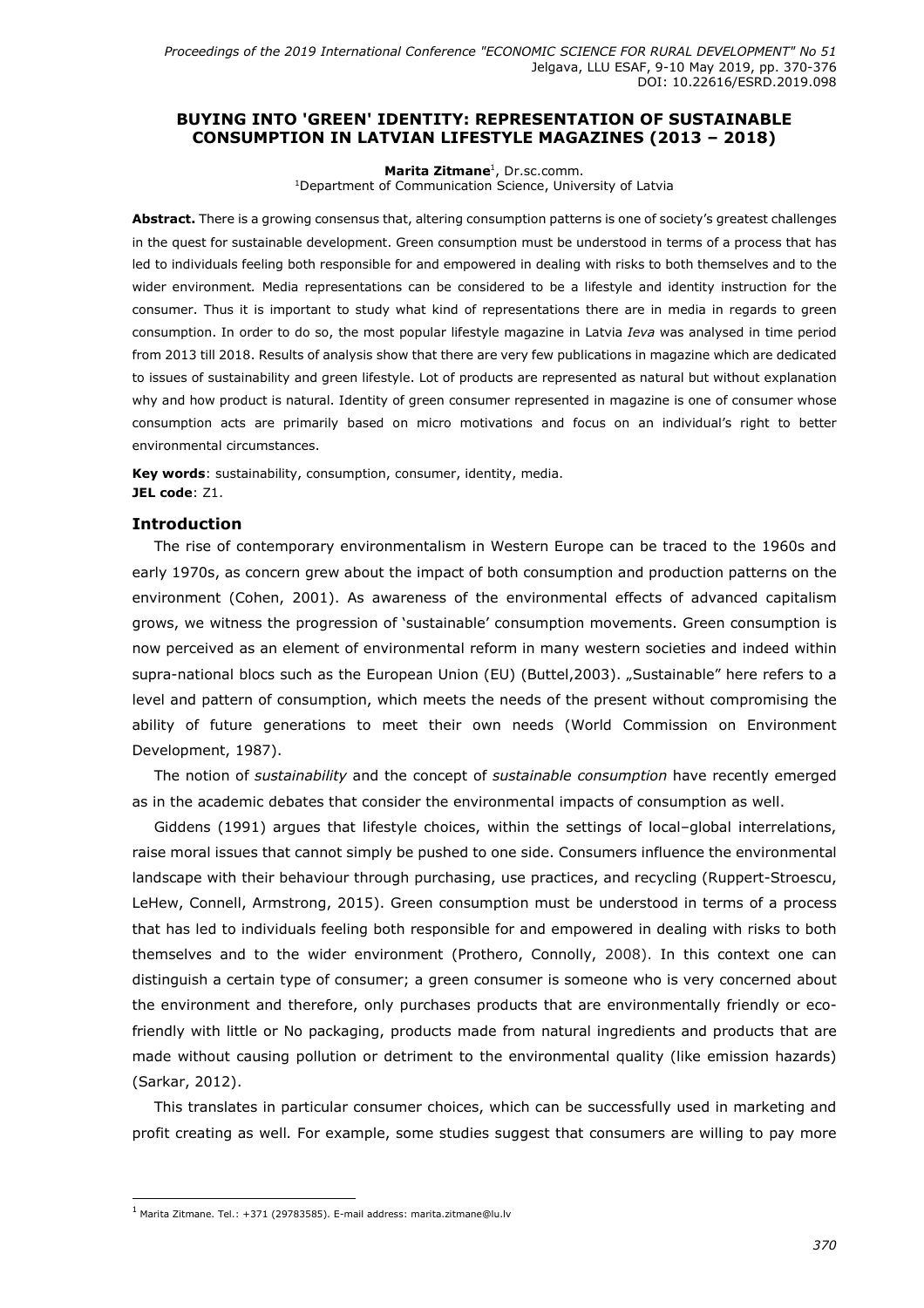for some green goods at premium prices (Ottman, 1993). Green marketing is wildly used strategy to sell consumer goods for people who identifies themselves as green consumers.

When discussing the problem of unsustainable consumption, there is a perhaps natural tendency to focus on individual consumers' decision making and behaviour. However, the attitudes, preferences, and choices of individual consumers may be more consistent with the cultural values and norms of society. The sustainability of final consumption depends on individual consumer choices, but individual choices are severely constrained by a range of macro and structural factors media being one of those factors (Prothero, McDonagh, Dobscha, 2010). In order to have a better understanding of consumer choices, media representation of consumption must be analysed. Consumerism undoubtedly is promoted and strengthened by media discourses. The media and marketing activities often tell people what is the best and most appropriate how to celebrate.

In discussing perspectives of sustainable consumption in Latvian press, the author will look at following research questions: 1) What is meant by sustainability, green and natural and eco-friendly in publications? 2) What reasons if any are provided for positioning consumer goods and lifestyles as eco-friendly, natural and sustainable? 3) What is identity of green consumer?

#### Research results and discussion

In order to limit the research field, weekly magazine *Ieva* has been chosen for analysis. According to research and consulting company Kantar TNS magazine, Ieva was the most read publication in Latvia in 2018 (Kantar TNS). Ieva is weekly lifestyle magazine, which has been the most popular printed press publication in Latvia for a long time, even ahead of daily newspapers in terms of audience size. Thus analysis of this magazine will provide information on how green consumption/ sustainable consumption is communicated in media.

To cover the entire analysis period, magazine editions for two months from each year were analysed using method of content analysis. From year 2013, magazine editions of January and February were analysed; from year 2014; magazine editions of March and April were analysed; from year 2015, magazine editions of May and June were analysed; from year 2016, magazine editions of July and August were analysed; from year 2017, magazine editions of September and October were analysed; from year 2018, magazine editions of November and December were analysed. In total, 54 copies of magazine were analysed. This selection also covers the full cycle of the year and its different seasons and celebrations. This aspect is important due to the changes in consumption which is affected by seasons.

Discourse of sustainable or green consumption in magazine *Ieva* is manifested in several thematic blocks. Those blocks are 'overview of various consumer goods', articles or columns about sustainability. In this article I will examine the representation of green products and green consumer choices in aforementioned thematic blocks.

#### 1. Overview of various consumer goods

Overview of various consumer goods in weekly magazine *Ieva* can be found in columns *Ieva* chooses, We like it, Ieva's wellness, Style, Beauty. The purpose of those columns is to introduce various consumer goods to the readers. It is important to stress that columns chosen for analysis aren't promotional materials. For purpose of this study No promotional materials were analysed. The products suggested in these columns are recommended by journalists of magazine, thus they are considered to be trustworthy by the magazines' audience. The goal of analysing aforementioned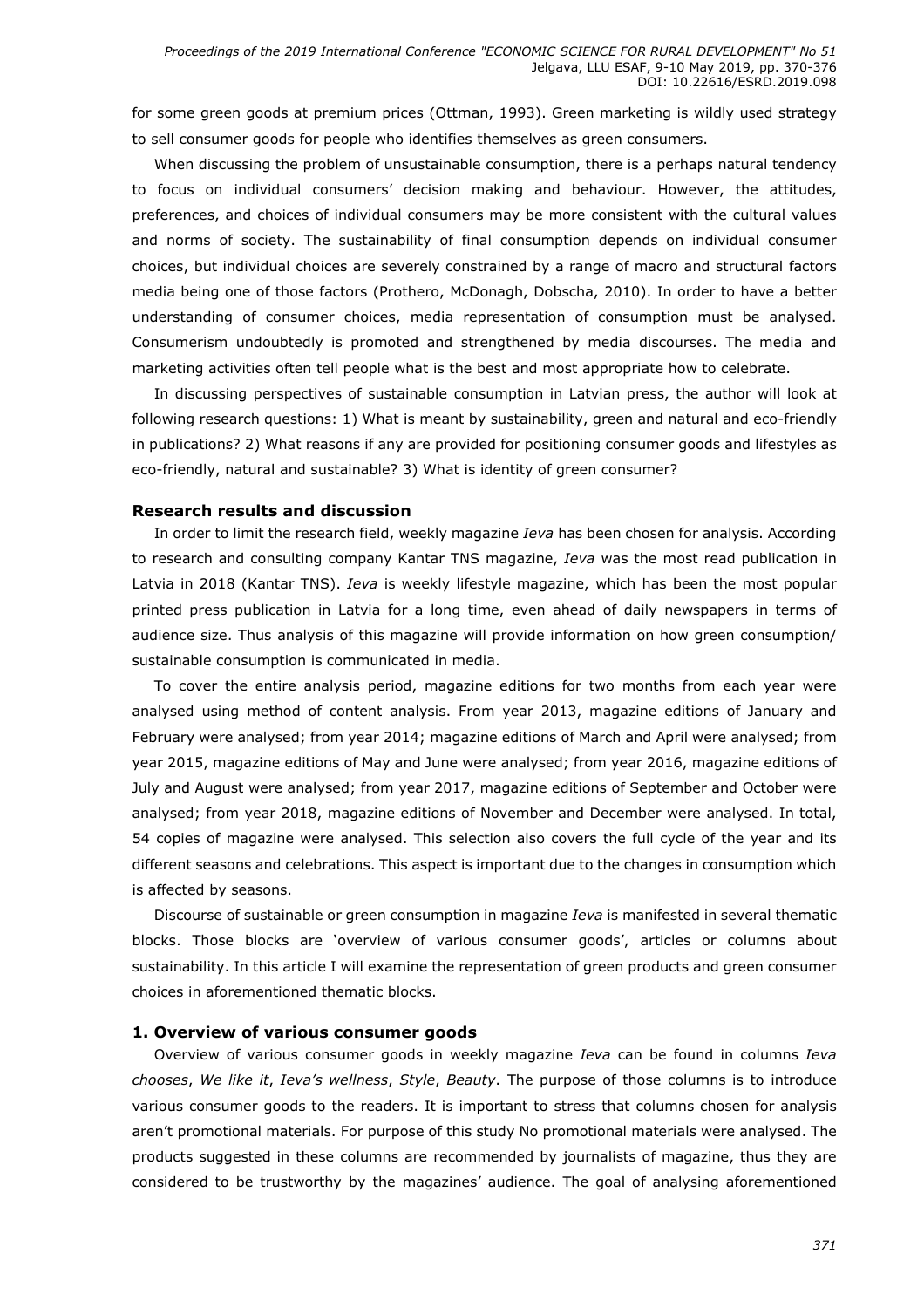articles was to determine how and if any sustainable and eco-friendly products are communicated to the audience.

In the analysed materials No special focus is placed on sustainable consumer products. If product happens to be eco-friendly it is mentioned, but it doesn't serve as persuasion point. Magazine readers are not encouraged to choose particular product over other products because it is natural or green. Organic, natural or green qualities of the product are not emphasized or explained. If marketing description of the product contains such terms as natural or green or environment friendly, those terms are repeated in product description. However No further information is provided on why this product can be considered as eco, natural or green. Eco-cosmetic certificate Ecocert is mentioned in texts very randomly. Even if product is pictured with visible logo of the certificate on its packing it isn't mentioned in the article describing the product. One can assume that this information is not considered to be important or to be selling point for consumers.

Terminology used describing products is very limited. Term 'natural' is used in almost all cases, describing various products, various ingredients and various product characteristics, see Table 1.

Table 1

| products                                                                                                                                                                                                                                                                                                                                    | ingredients                                                                                                                                                                                                                                                   | characteristics                                                                                                       |
|---------------------------------------------------------------------------------------------------------------------------------------------------------------------------------------------------------------------------------------------------------------------------------------------------------------------------------------------|---------------------------------------------------------------------------------------------------------------------------------------------------------------------------------------------------------------------------------------------------------------|-----------------------------------------------------------------------------------------------------------------------|
| <b>Natural serum</b><br>Natural live water<br><b>Natural cream</b><br>Natural toning bb cream<br><b>Natural cosmetics</b><br>Natural, aromatic oil<br>Natural sisal glove<br><b>Natural honey of various flowers</b><br><b>Natural unrefined salt without</b><br>additives<br>Natural, innovative spray for hair<br>Natural, Ecocert colour | Natural ingredients<br>Natural castor of zinc acid<br>Natural colloidal silver<br>92 % of the ingredients are<br>natural<br><b>Natural AHA</b><br>90 % natural ingredients<br>Natural oil<br>Natural oils<br>Natural active ingredients<br>Natural plant dyes | Natural consistency<br>Natural remedy<br>Natural flavour<br>Natural ingredients<br>Natural fixation<br>Natural recipe |

#### Use of term 'natural'

Source: author's content analysis

There is No explanation given why and how product or ingredient or product characteristic can be considered as natural. It is quite hard to grasp the meaning of 'natural', what is meant with describing product as natural. In the most cases 'natural' is used as opposition of artificial and manmade. In my analysis I found No cases when term 'natural' is used as synonym to sustainable.

Other term used sporadically is 'friendly to your skin and nature' – phrase used quite often but without any further explanation, why this product is friendly to environment, what it means to be environment friendly.

The problem is rooted in marketing, which operates with superficial terms, and journalists are relaying on information provided by marketing not doing in-depth research. Thus audience is served with vague information, which is not sufficient to make informed decision about sustainable consumption.

# 2. Topic of sustainability

In analysed material, there were several series of articles which tackles the topic of green lifestyle. In 2014, magazine introduced new column: "Discovering Green Lifestyle. Ecological and healthy - to feel, eat and live better". In 2016 column "I commit to green" was introduced. It is worth to have in depth look into these articles, since those are the only cases in analysed period, which are explicitly dedicated to green lifestyle including green consumer choices.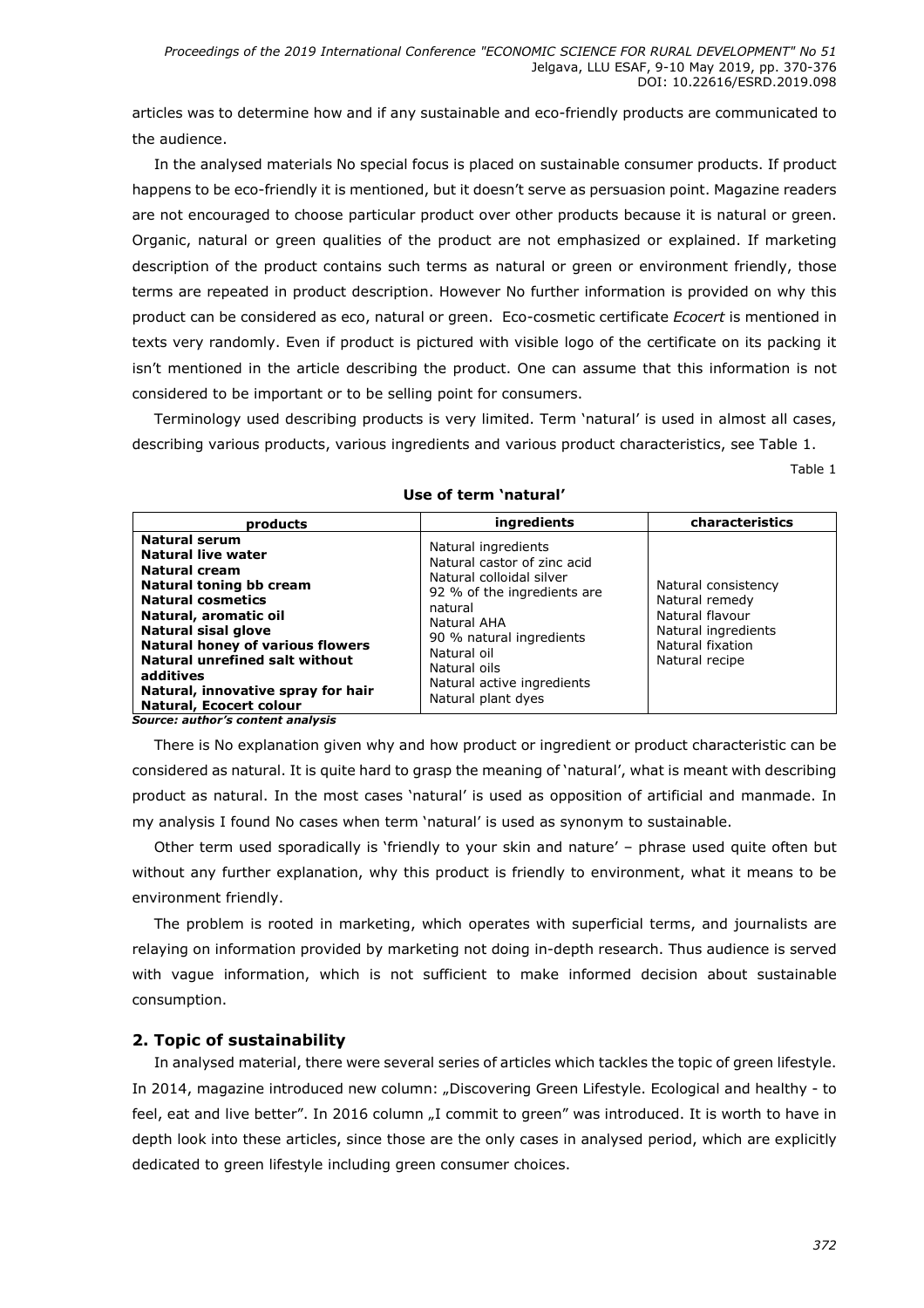Column "Discovering Green Lifestyle. Ecological and healthy - to feel, eat and live better" is overview of various products, consumer goods which could make consumer to feel, eat and live better. Each column features 9 various products starting form wellness and beauty to food and house cleaning products.

Products featured in column form 12<sup>th</sup> of March have No eco or other labels, which would support the claim that product is ecological (Ieva, 12.03.2014). The biggest part of products featured in the column in their description has No evidence on why this product can be considered eco or green. Back heater, pumpkin seed butter, mustard powder, mix of spices, dietary supplement, oyster mushroom growing set and avocado are products with No supporting information about the products greenness. The only product with evidence provided is face cream. Description of it claims that it is made by producer of eco-cosmetics, evidence supporting this claim is not given, however one can notice bio and vegan labels on the image of the product.

In other articles from this column situation is different with several product featuring eco labels and other labels of sustainability. Column from 19th of March describes 9 products; only two of products feature vegan labels – curry and mango tofu and shampoo (Ieva, 19.03.2014). In this case proof that product is eco can be found looking at the product; vegan labels are visible on packaging. Other products form this column are Jerusalem artichoke powder, stevia sweetener, lilac wine, dust remover, bread, spinach and flint. Again magazine fails to provide any scientific or liable reason why products are considered to be eco-friendly. Quite the opposite, it uses pseudo-science as evidence in case of flint: "various stones, including flint, help to clean and structure the water" (Ieva, 19.03.2014).

In next column, one product is featuring *Ecocert* certification label (body lotion), other Organic farmers and growers labels (crystal salt). Again information about certificates are seen on the image of the product, but not mentioned in description of the products. Other products which are presented as green but without any solid evidence are muesli bar, massager, air purifier, hemp protein, dietary supplement, humus and brush. In the last column the author analysed three products have bio certificate (coconut oil, quinoa, vegetarian broth cubes) and one (latex household glows) has FSC certificate (forest management certification). Other products with No given evidence on their greenness are halva, blanket, vitamins, sprouting barley and backpacks (Ieva, 14.04.2014).

Column doesn't live up to its promise – "Discovering Green Lifestyle. Ecological and healthy - to feel, eat and live better". This column should not be considered as trustworthy source of information to model one's green consumer habits on. Selection of products is not based on any valid criteria as eco certificates, it is simple selection of goods which have been marketed or visually designed to have connotation with being natural and green.

In 2016 series of articles  $nI$  commit to green" are introduced. The promise of the series is:  $nIeva$ has committed to a new, beautiful and greener life. Whether it is doable and how comfortable, simple and cheap or expensive it is, we will discover step by step in the series of articles" (Ieva, 24.08.2016). It is important to stress that series of articles have been created with financial support from the Latvian Environmental Protection Fund. Thus this series are not entirely initiative of the magazine to educate its readers on issues of sustainability, but action from state. First article of this series is dedicated to electricity on how electricity is influencing environment and can harm it, why should society save electricity: "Energy saving is the foundation of the whole green lifestyle." Article features small section "A real green finds", which contains various house appliances which can help in energy saving: temperature controller, LED lightbulb, night lamp for children and desk light (Ieva,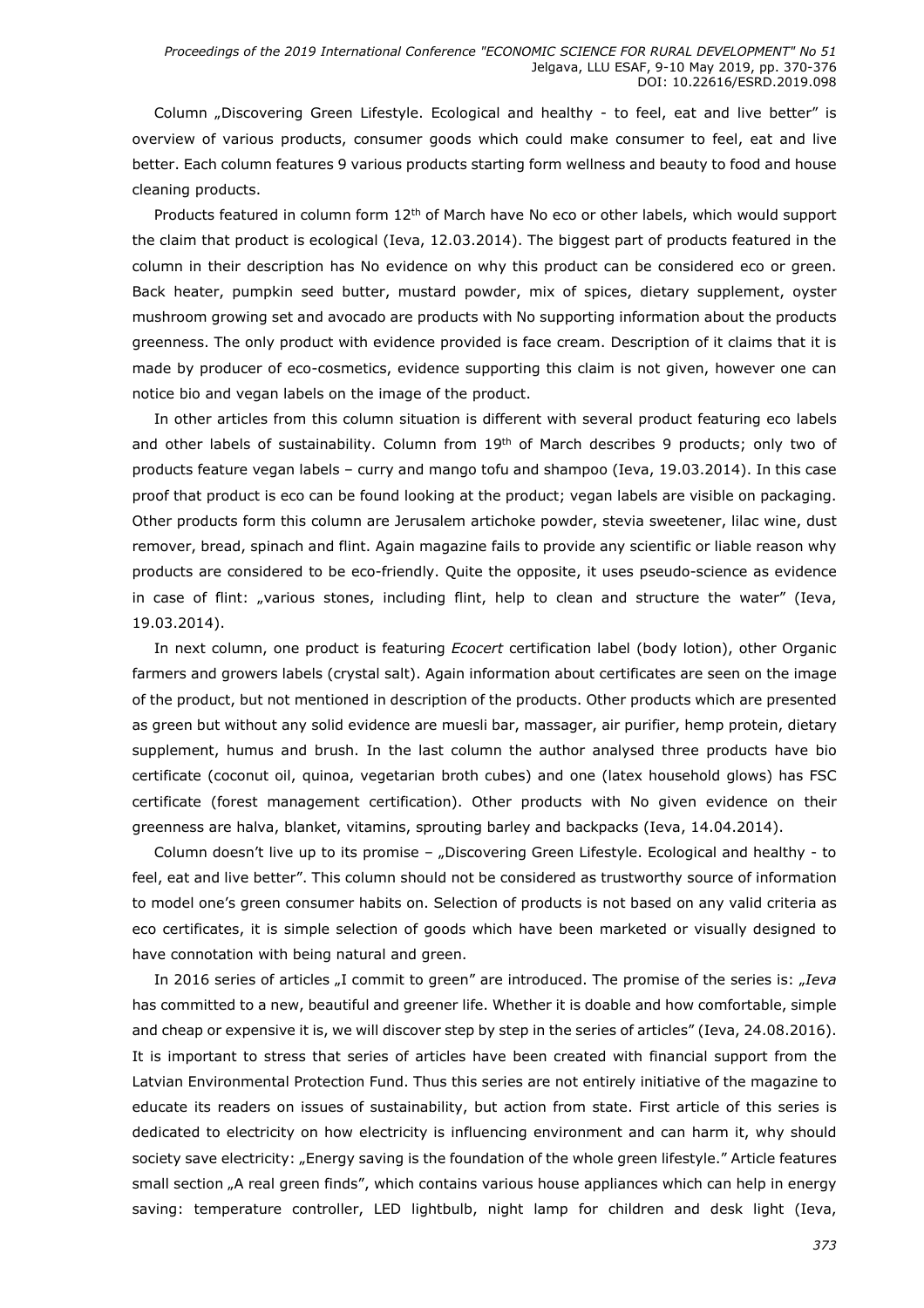24.08.2016). This selection of items is based on worthy information, providing data about electricity saving qualities of each device.

Column ...I commit to green" on June 20<sup>th</sup> focuses on the waste we are leaving behind and how to minimize waste we produce, recycle and create compost (Ieva, 20.07.2016). Article features small section "A real green finds", which describes various hygiene products. The context why "A real green finds" feature hygiene products is not given, relaying on common notion that hygiene products need to be changed on regular basis and/ or has a short product life. Section features: menstrual cup, sanitary towels from fabric, as well as specific brand of tooth paste and toothbrush. Later two are described as eco-friendly providing a valid reasoning as well – *Ecocert* certificate and packaging from recycled products.

In the period chosen for analysis other articles from this series were not printed. Altogether this series of articles are informative and provide useful information on sustainable and green lifestyle. Information on products however is still lacking valid reasons for selecting products to become the part of green consumer shopping chart. These are several articles which stress necessity to recycle, save resources, reduce waste, etc. Unfortunately, the notion of sustainability is not considered in other articles. Exactly opposite, more often it celebrates consumption. Magazine uses different holidays as reasons to celebrate and thus to buy different consumer goods. The idea of DIY (dot it yourself) is promoted in articles due to financial reasons, not to avoid unnecessary consumption, but to save some money: "Why spend money on decorating if things at your household can be useful as materials for creating ornamental." (Ieva, 28.11.2018) In the analysed period, there is No discussion during Christmas time regarding amount of consumption or necessity to reduce consumption. In Western cultures, it is believed that Christmas is the peak of consumerism which is achieved by merging holiday symbols, spiritual values and commercial activities (Clarke, 2006). Thus discussion on sustainable consumption or means how to reduce consumerism would be welcomed.

# 3. Motivation for being green

In magazine publications reasons for buying green consumer products are mostly concern with individualistic motives of wellbeing and living in clean environment. For example, article "I am eating so as not to get sick" tackles the idea of green nutrition from position of good health. Article claims that: "It is scientifically proven that nutrition is one of cornerstones of good health" (Ieva, 11.10.2017). Other example is story about finding alternative to stain removers is positioned from perspective of individuals' environmental concerns: "I am trying to reduce amount of so called chemical cleaning products I am using on daily basis" (Ieva, 11.10.2017). Article "Green approach to dressing up the house" starts with a question: "Can house be cleaned without the use of single drop of household chemicals?" Reason for going green in house cleaning is allergies. The main focus of the article is not environmental concerns due to the harm aggressive cleaning agents might cause, but the wellbeing of the individual and family especially children (Ieva, 13.05.2015).

Consumer is not motivated by notion of green, sustainable and responsible consumption. Consumer can prefer some product over others based on their status as natural. Meaning that they are not artificial contains No artificial ingredients thus they are better for one's health and wellbeing. Concerns about environment are not the prime concern of consumer. Consumer is not buying his or her way into green identity because it isn't priority for him or her. Studies on attitudes toward environment protection show that people tend to consider themselves as environmental friendly. Unfortunately, their behaviour and consumptions habits prove that statement to be false. In study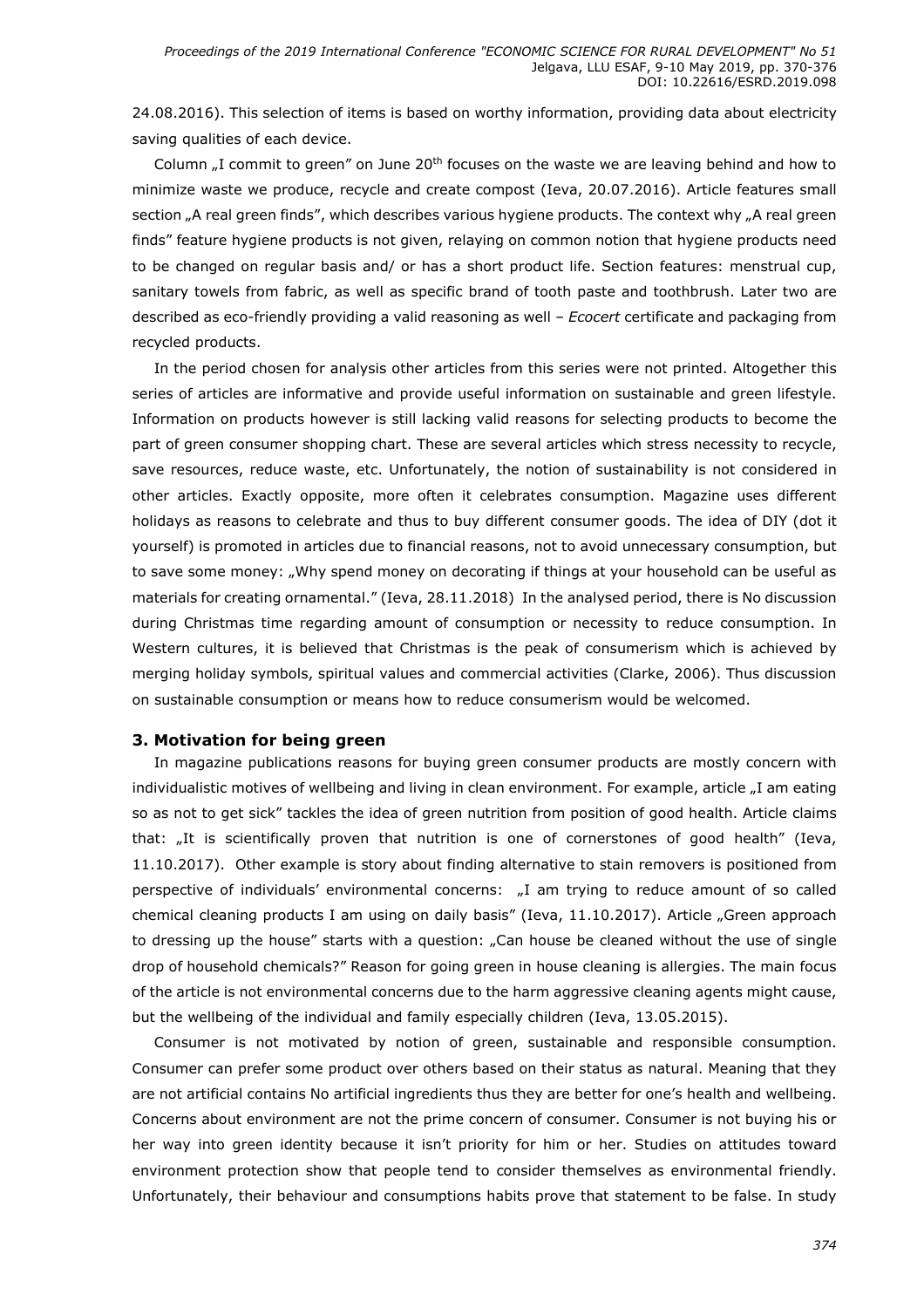Household pro-environmental behaviour developments in Latvia: behavioural practice and values orientation 81 % of respondents have indicated that protection of the environment is either very important (23 %) or rather important (58 %) to them. Same study shows that their behaviour does not match the criteria of being environmentally friendly. Describing their food consumption patterns more than  $1/3$  of respondents admit, they consume meat every day (37.7 %) or at least  $2 - 3$  times a week (48,8 %). 59.5 % do not recycle, only 15.3 % have their dwelling totally insulated and only 32.9 % drive cars that consume less than 6.5 litre of fuel per 100km. The most common proenvironmental behaviour is using reusable shopping bag. 48.7 % of our respondents report using it always and 38 % - using it sometimes (Brizga, Ikstens, et.all 2017).

# Conclusions, proposals, recommendations

- What in publications is meant by sustainability, green and natural and eco-friendly?
- 2) In the analysed period, there are few publications which tangle the issues of green lifestyle and green consumption. This is not top topic for magazine to write about, given the frame of publications – lifestyle magazine for women. Issues of green consumption however can be addressed as integral part of many various stories, but this strategy is not used in magazine.
- What reasons if any are provided for positioning consumer goods and lifestyles as eco-friendly, natural and sustainable?
- Magazine relies on information provided by marketing using terms like 'natural' without any restrains and valid evidence. Both products, ingredients and product qualities can be denoted as natural providing reader with No further information what it stands for. Term 'natural' is not used as argument which positions product as better or superior to other products. Products status as 'natural' is one of its qualities. Consumer is the one to make decision if 'natural' is reason enough to bay any certain product.
- What is identity of green consumer?
- In magazine publications, identity of green consumer is The Individual Green Citizen (Prothero, McDonagh, Dobscha 2010). Individual green citizen is consumer whose consumption acts are primarily based on micro motivations and focus on an individual's right to better environmental circumstances. Examples include the purchasing of organic products for individual health reasons or reducing waste because it is economically advantageous to do so. Identity of Individual Green Citizen is implicitly and explicitly present in various articles. It might be that being green is desirable social identity, but doing green is still behaviour to be learned. Buying green also is still practice to be acquired; media can be great tool in helping doing so. Unfortunately, in case of weekly lifestyle magazine *Ieva* buying green is something reader has to learn on his/ her own.

# Acknowledgements

This work has been funded by Fundamental and Applied Research Projects program project "Latvia's Media Ecology: Analysis of Changes Caused by the Fourth Industrial Revolution."

# Bibliography

- 1. Brizga, J., Feng, K., Hubacek, K. (2017). Household Carbon Footprints in the Baltic States: A global multiregional input–output analysis from 1995 to 2011. Applied Energy. Volume 189, pp. 780-788.
- 2. Buttel, F. (2003). Environmental Sociology and the Explanation of Environmental Reform. Organization & Environment. 16(3), pp. 306–344.
- 3. Clarke, p. (2006). Christmas Gift Giving Involvement. Journal of Consumer Marketing, 23(5). pp. 283-291.
- 4. Cohen, M. (2001) . The Emergent Environmental Policy Discourse on Sustainable Consumption. In Cohen, M., Murphy, J. (eds) "Exploring Sustainable Consumption: Environmental Policy and the Social Sciences". London: Pergamon. pp. 21–37.